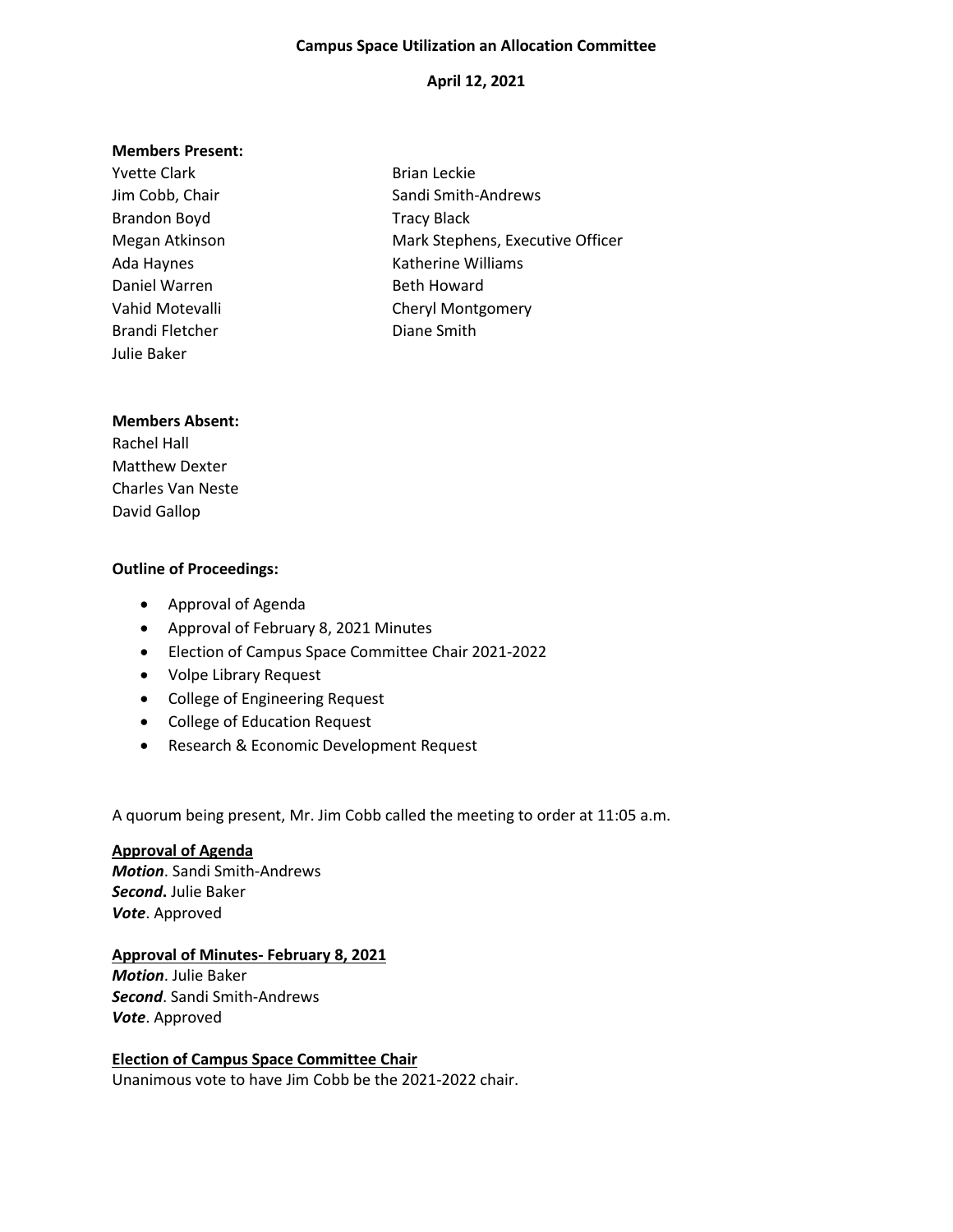*Motion*. Julie Baker *Second*. Sandi Smith-Andrews *Vote*. Approved

### **Request from Volpe Library**

Nursing has experienced growth among its programs, which means the faculty and staff have grown with this expansion. To keep up with the growth, the school of nursing request that Bell Hall 252, a small classroom, be reclassified as office space. The school of nursing also requests for the university to pay for 50% of the project.

*Motion*. Vahid Motevalli *Second*. Julie Baker *Vote*. Approved

## **Request from Library**

The space being used for rooms 100-105 is currently used for archive materials processing, a reading room for researchers, students, and faculty and space for 3 archives staff. It also contains a room (103) that was used for archives storage, but is now empty because the materials were moved to the new storage space. These spaces need to be remodeled into an efficient processing space for the staff, and an appropriate reading room for researchers, students, and faculty.

The space for room 120A was a space for archive storage. The plan is to expand the space used for tutoring. Expanding the tutoring operation to include a small computer lab to enhance the capability to tutor writing and AutoCAD. This lab will allow the library to better serve the growing numbers of students that request these services. They are also starting a new partnership with the College of Graduate Studies to assist with a smooth graduation process related to thesis and dissertation submissions.

*Motion*. Vahid Motevalli *Second*. Julie Baker *Vote*. Approved

#### **Request from the College of Engineering**

The College of Engineering requests that the space for room 304 that was used by the ChE department for shared graduate student cubicle space be given to the CoE and assign it to our CoE ITS staff (3 full time) plus student workers. Currently, the staff are using 4 offices in Clement Hall  $3^{rd}$  floor to work and also prepare computers and related equipment.

*Motion*. Katie Williams *Second*. Julie Baker *Vote*. Approved

## **Request from the College of Education**

The College of Education currently houses a full time testing coordinator, in addition to multiple proctors on staff for the tests weekly & the various students who register to take tests they offer in Matthews Daniel. Currently, contracted with ETS for Praxis, Pearson for MAT, Pearson VUE for NES, and ETS/College Board for CLEP. We administer CPCE & comp exams for Counseling & Psychology. They have approximately 200 in person exams/monthly. The College of Education requests to have the open space in Foundation Hall rooms 313,314 (A, B, C).